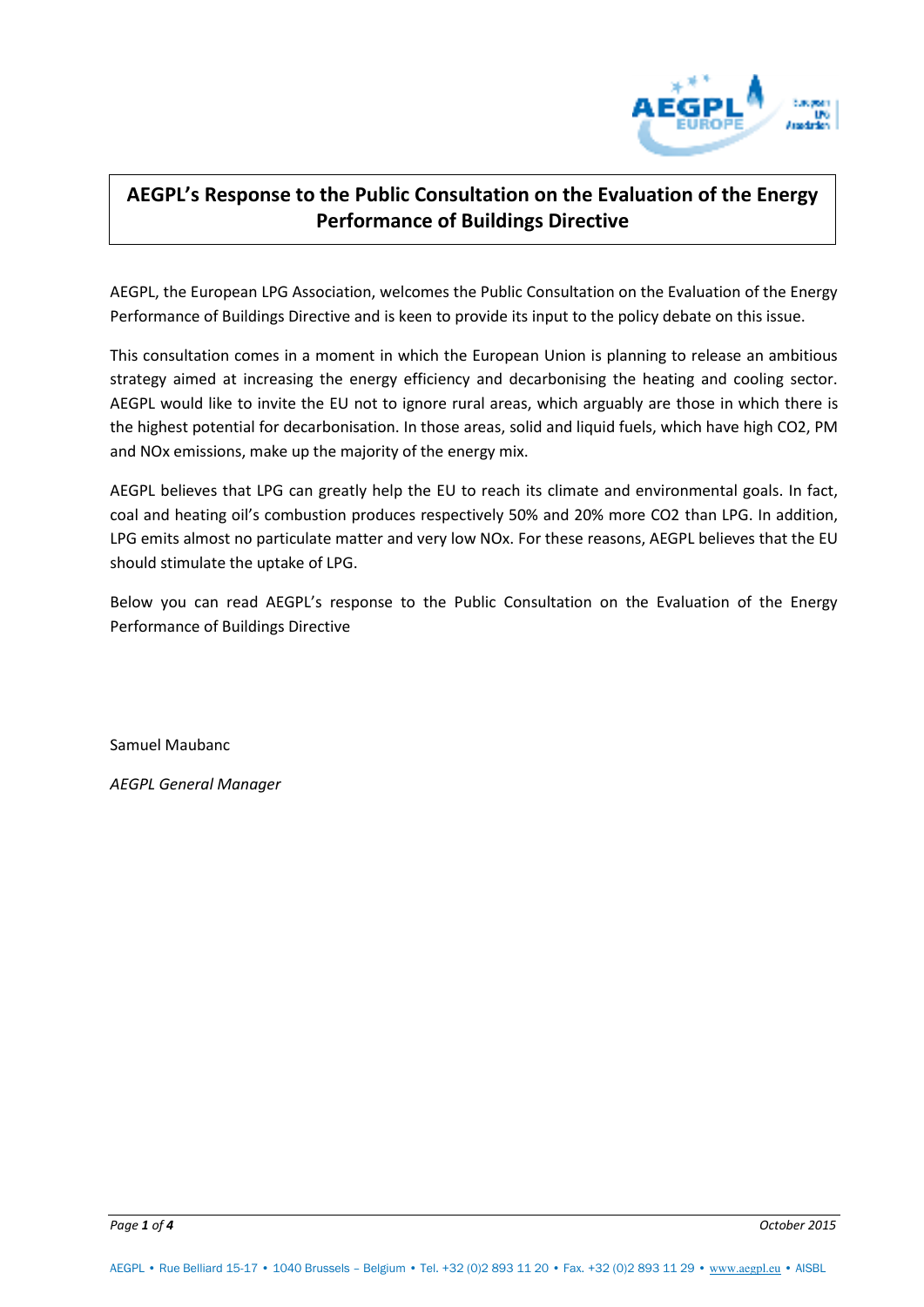

#### **A. Overall Assessment**

*1. How successful has the EPBD been in achieving on its goals?* 

*2. Has it helped improve energy efficiency in buildings?* 

*3. Has it helped to increase renovation (more than 25% of the surface of the building envelope) rates?*

### *7. Has the EPBD effectively addressed the challenges of existing buildings' energy performance?*

AEGPL believes that the EPBD and the EU Cohesion policy have been successful in stimulating the improvement of the energy efficiency of the European housing stock located in urban areas. However, the improvements in rural buildings have been much slower and less evident. In fact, the rural building stock is much older and less efficient than the urban one, and the renovation rates are lower. For instance, a study on houses' conditions carried out by the Scottish government found out that while 68% of dwellings in urban areas have a 'good' NHER (National Home Energy Rating), only 29% of them have the same rating in rural areas.<sup>1</sup> For this reason, AEGPL believes that the revised EPB Directive should include provisions aimed at improving the energy efficiency of rural buildings.

## *11. What has worked well in the EPBD? What needs to be improved?*

AEGPL thinks that the inclusion of a fuel cost element in the energy efficiency calculation tool, which was adopted by some Member States, is confusing and leads to undesirable results. For instance, a fuel cost element based on fuel costs in 2005 was included, within the tool developed by the UK Government. AEGPL believes that, not only the inclusion of this element is not useful; but that, due to the variation of fuel prices, this inclusion also seriously undermines the accuracy of the label as a tool to estimate households' heating costs.

AEGPL would also like to highlight the important role that the EPBD played in establishing in all relevant EU legislation the key rule of measuring energy efficiency in primary energy. Primary energy is also the only way to provide accurate, consistent and comparable information on the energy efficiency of a building.

#### **B. Facilitating enforcement and compliance**

#### *18. Is the definition of NZEBs in the EPBD sufficiently clear?*

Yes, as we believe that the definition used (i.e. buildings having a "very high energy performance") offers an appropriate balance between ambition and realism. In fact, the cost-optimal level of energy efficiency of buildings varies depending on several factors, such as the geographical location. This definition grants member states enough flexibility, which is crucial for a cost-efficient implementation of the directive.

 $\overline{a}$ 

*Page 2 of 4 October 2015*  $^1$  Scottish government, Scottish House Condition Survey, 2010, available here: <http://www.scotland.gov.uk/Publications/2011/11/23172215/5>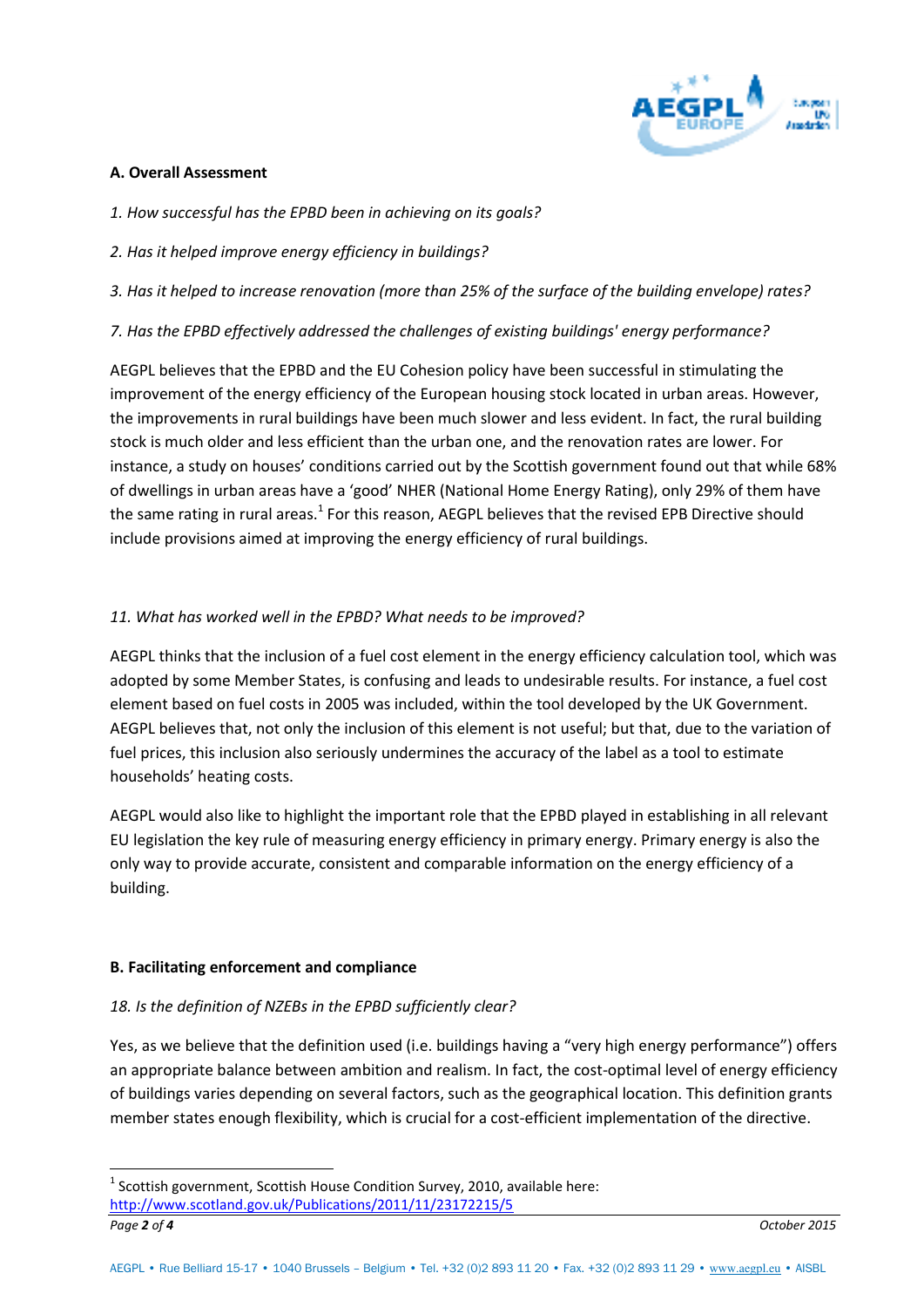

# **C. Energy Performance Certificates (EPCs) and stimulating energy efficient renovation of the building stock.**

*25. Are the available data on the national/regional building stock sufficient to give a clear picture of the energy performance of the EU's building stock, as well as the market uptake of energy efficiency technologies and the improvement of the energy performance of buildings in the EU?* 

 AEGPL believes that authorities need to compile more data on renovation rates and on the energy efficiency of rural households. This would lead to the development of even more targeted and efficient policies.

# **D. Smart Finance for Smart Buildings: Financing energy efficiency and renewable energy in buildings and creation of markets**

*34. What are the main reasons for the insufficient take-up of the financing available for energy efficiency in buildings?* 

# *35. What non-financing barriers are there that hinder investments, and how can they be overcome?*

A study developed by the World Bank<sup>2</sup> showed that the access to the JESSICA programme, a programme supporting investments in energy efficiency, has been ineffective in Lithuania between 2005 and 2010 because low-income households had difficulties in being granted loans by commercial banks. Rural households in the EU have similar problems to access EU funding aimed at improving their houses' energy efficiency, since, on average, they have a lower income than urban households. For this reason, AEGPL believes that an adequate amount of EU Structural Funds should be allocated on preferential terms for renovating buildings in rural areas, since they are the ones that more urgently need improvements in their energy performance, and that a high share of EU co-financing is envisaged in the relevant legislation.

## **E. Energy poverty and affordability of housing**

 $\overline{a}$ 

## *42. What measures have been taken in the housing sector to address energy poverty?*

## *43. Should have further measures tackling energy poverty been included in the EPBD?*

Energy poverty is a serious issue in Europe, especially in rural areas, where the housing stock is generally older and less energy efficient. For instance, in the UK, 14% of rural households experience fuel

*Page 3 of 4 October 2015* <sup>2</sup> Sirvydis, V., The Residential Energy Efficiency Program in Lithuania, World Bank, 2014, available online at [http://www.worldbank.org/content/dam/Worldbank/Event/ECA/Lithuania\\_EE\\_CaseStudy%20final%20rev.pdf](http://www.worldbank.org/content/dam/Worldbank/Event/ECA/Lithuania_EE_CaseStudy%20final%20rev.pdf)